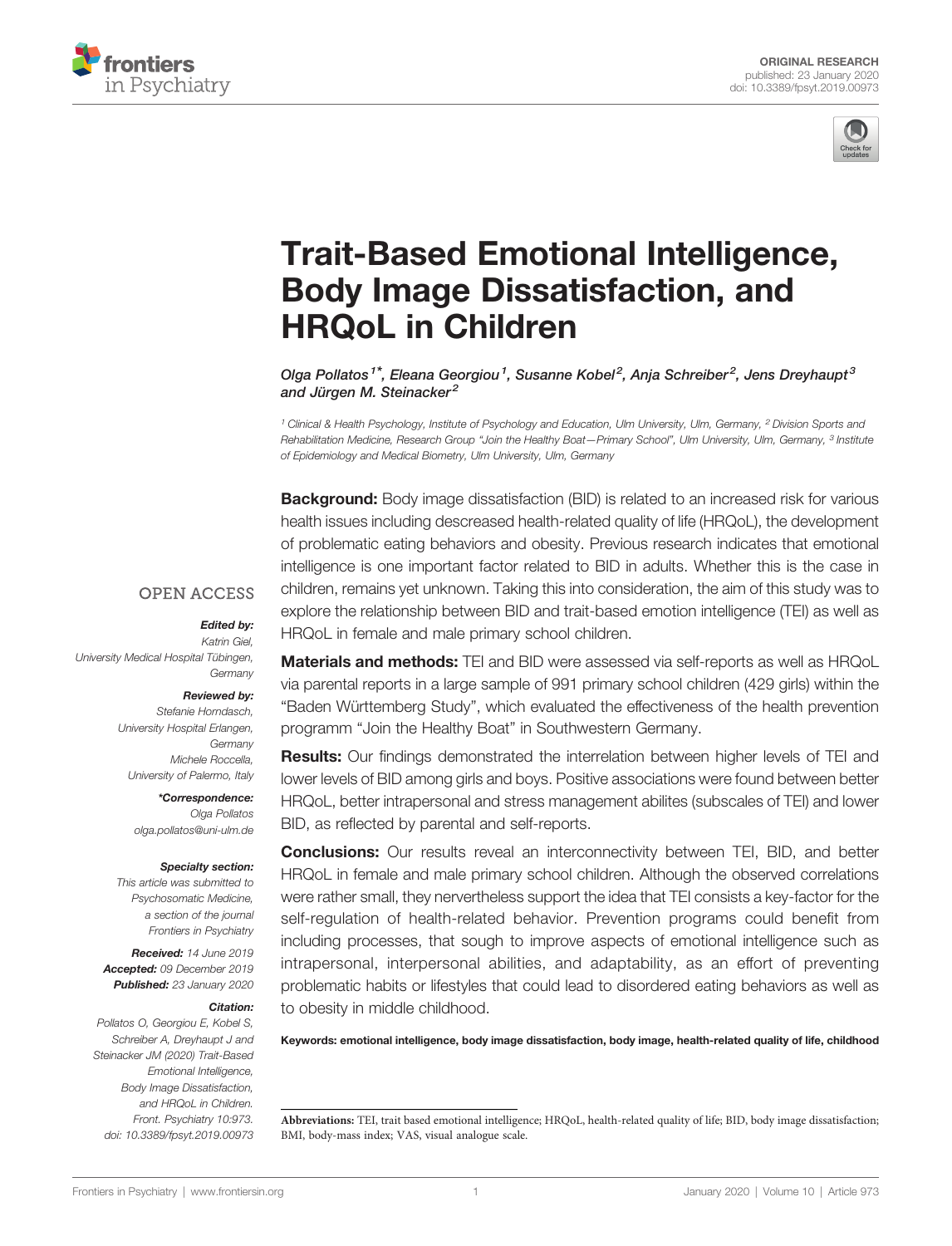# INTRODUCTION

A thin body ideal is predominant in different cultures, especially in western countries, whilst body image dissatisfaction (BID) in young women is common, causing in some cases disordered eating attitudes and behaviors ([1](#page-5-0)). While the prevalence of these disorders is rising, especially among girls ([2](#page-5-0)), their onset is gradually dropping ([3](#page-5-0)). In this way, school-age children demonstrate discontentment with their body shape ([4,](#page-5-0) [5\)](#page-5-0), something that is often reinforced by the bidirectional dynamic between society and media, in which a thin ideal that rarely fits with reality, is being promoted  $(6-13)$  $(6-13)$  $(6-13)$ .

Body image is a multidimensional construct, which involves perceptions, behaviors, cognitions, and emotions related to individual's body, that are also connected to the degree of one's own body image satisfaction and perceptual accuracy ([5](#page-5-0), [14](#page-5-0)–[16\)](#page-5-0). Furthermore, when trying to understand how body dissatisfaction occurs and evolves through the developmental spectrum, it is worth taking into consideration that body image is strongly related to the holistic experience of embodiment (awareness that my body belongs to me), which reflects the attunement between the inner states (emotions, cognitions etc.) and the body ([17](#page-5-0)–[20\)](#page-5-0) and has been found to be present even in early childhood ([17,](#page-5-0) [21\)](#page-5-0). Embodiment can also be regarded as a precondition for social relatedness [\(22](#page-5-0), [23\)](#page-5-0), which plays a central role in children's developing healthy lifestyle ([24\)](#page-5-0). Bearing this in mind, another important characteristic for social relatedness is emotional intelligence [IE; ([25\)](#page-5-0)]. More specifically, Mayer and Salovey  $[$ ([26\)](#page-5-0), pp. 5 $]$  define emotional intelligence (EI) as: "the ability to perceive accurately, appraise and express emotion; the ability to access and/or generate feelings when they facilitate thought; the ability to understand emotion and emotional knowledge; and the ability to regulate emotions to promote emotional and intellectual growth."

In addition, EI not only entails the constellation of personality traits connected to emotions, that include affective personality dispositions, which are determinable via self-reports [trait EI (TEI)], but also the self-perceived emotional ability, which can be assessed via performance tests [ability EI (AEI); [\(27](#page-5-0)–[30\)](#page-5-0)]. Accordingly, higher levels of EI are associated with more positive attitudes, more successful relationships, greater adaptability, higher orientation towards positive values as well as less difficulties in expressing, evaluating, and regulating emotions ([31](#page-5-0)–[33\)](#page-5-0). Aspects of psychological well-being, such as life satisfaction and happiness, have been found to be related to EI ([34](#page-5-0)), as well as higher levels of subjective physical health ([35\)](#page-5-0). Cuesta-Zamora and colleagues [\(36\)](#page-5-0), demonstrated that low TEI predicted body dissatisfaction as well as eating disorders symptoms in preadolescents and adolescents. At the same time, it was demonstrated that deficits in different aspects of emotional intelligence are positively related to binge eating, body-weight, and body-shape concerns; therefore suggesting an indirect interaction between emotion processing and body perception/image ([36\)](#page-5-0).

Moreover, health-related quality of life (HRQoL) describes individual's perceived quality of life in physical, psychological, and social aspects of health [\(37](#page-5-0)), as well as is strongly related to individuals' subjective well-being [\(38](#page-5-0)). Farhat and colleagues

[\(39\)](#page-5-0) found out that girls who overestimated their body-weight, reported at the same time poorer HRQoL than those with accurate body-weight estimations; Although there is a great research interest concerning HRQoL in various children populations suffering from somatic diseases, such as leukemia, paraplegia, heart failure etc. ([40](#page-5-0)–[42](#page-6-0)), little do we know regarding HRQoL and its related psychological parameters.

Bearing these in mind, scope of the current study was to examine the relationship between BID and TEI among 991 primary school children, as well as their interaction related to HRQoL. Based on previous research, we hypothesized that TEI would be associated with lower BID and better HRQoL in children. As BID is known to be more prevalent among girls [\(43,](#page-6-0) [44\)](#page-6-0), we sought to lay focus of our analyses also on possible gender differences and thus hypothesized more profound levels of BID among girls.

# MATERIALS AND METHODS

## Participants and Procedure

After legal guardians provided their written informed consent, 1047 children in the age of 9.59 ( $SD = 0.63$ ) years, were recruited from primary schools (third to fourth grade) in the federal state of Baden-Württemberg (south western Germany) and participated in the Baden-Württemberg Study, which evaluated the health promotion program "Join the Healthy Boat—Primary School" which focuses mainly on the prevention and promotion of a healthier lifestyle among primary school children, in order to increase awareness regarding overweight and obesity [\(45](#page-6-0)–[48](#page-6-0)). A more detailed study's protocol and design have been previously described ([45\)](#page-6-0). Study's approval was obtained from the Ministry of Education as well as from the University's Ethics Committee.

From the main sample, complete children's data sets derived from 991 participants; 492 girls (49.6%) and 499 boys (50.4%) with a mean age of 9.58 years ( $SD = 0.62$ ; age ranged from 8 to 11 years). Due to missing data 56 children were excluded from our sample. Finally, there were 787 corresponding parental reports.

## Subjective Reports

For the assessment of trait based emotion intelligence, we used the Bar-On EQi-Youth Version. It is consisted of four subscales: intrapersonal (e.g. understanding one's own feelings) and interpersonal abilities (e.g. feeling for someone), adaptability (e.g. adjusting one's behaviors to changing situations), and stress management [e.g. resisting an impulse; [\(49](#page-6-0))]. Due to practical reasons including shortening measurement's duration we used the shortened version of the Bar-On Emotional Quotient Inventory (EQi)-Youth Version [[\(49](#page-6-0)); adapted by [\(50](#page-6-0))]. Good psychometric properties were found by Koch and Pollatos [\(50](#page-6-0)) for the German adapted shortened version (CFIs = 1.0, RMSEAs < .001, SRMRs < .001. On the other hand, body image perception was assessed using the Body Silhouette Chart by Collins [\(51](#page-6-0)) for preadolescent children. Test-retest reliability coefficient ranged as high as .91 [\(51](#page-6-0)). Lastly, parents gave information about their children's HRQoL [Parent's Questionnaire KINDL<sup>R</sup>; [\(52](#page-6-0))], by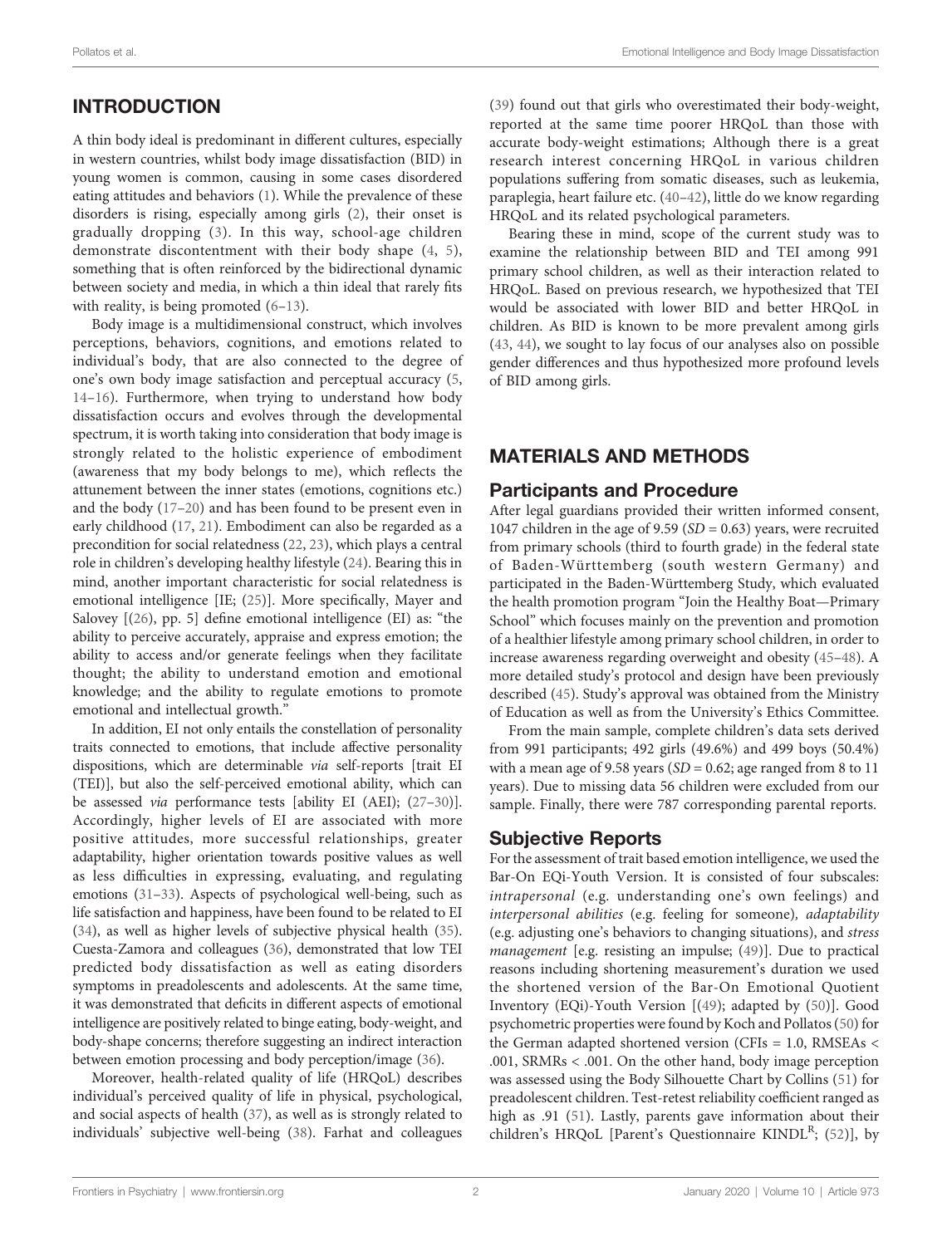providing information regarding the following aspects: physical well-being (e.g., "my child felt sick"), emotional well-being (e.g., "my child felt insecure"), self-esteem (e.g. "my child didn't feel much like doing anything"), family (e.g."my child got on well with us parents"), well-being related to friends/peers (e.g."my child got along with friends"), and school-related well-being (e.g."my child was afraid of getting bad grades"). Internal consistency ranges from 0.54 to 0.73 for all subscales and 0.82 for the total score ([53\)](#page-6-0).

## Anthropometric Measures

Body mass index (BMI) was calculated (kg/m<sup>2</sup>) and converted to BMI percentiles (BMIPCT) based on national reference data for German children (KIGGS).

## Statistical Analyses

All statistical analyses were conducted using the Statistical Package for Social Sciences (SPSS, version 25). A normality test was performed in order to determine if there was a normal distribution using the Kolmogorov−Smirnov Test. Because of the normal data distribution, parametric tests were carried out. A two-sample t-test was run to compare mean and standard deviation of continuous variables. For the investigation of the relationship between emotional intelligence, BMI, and body image satisfaction as well as HRQoL, there were used regression analyses, Pearson correlations, and partial correlations coefficients. No adjustment for multiple testing was made because of the explorative nature of this study. p Values less than 0.05 were considered significant.

## RESULTS

## Sample Descriptives and Questionnaire Data

Sample characteristics on all variables of interest as well as mean scores in trait emotional intelligence, body image dissatisfaction (discrepancy between the real self and the ideal

figure) and HRQoL (mean scores, transformed to 0–100) are shown in Table 1.

#### TEI and BMI in Boys and Girls

T-tests for independent samples revealed that girls had significantly higher TEI scores in the subscales intrapersonal  $[t(989) = -3.40, p < 0.01]$ , interpersonal  $[t(989) = -7.77, p <$ 0.001] and stress management  $[t(989) = -3.76, p < 0.001]$ , while boys scored higher on adaptability  $[t(989) = 3.58, p <$ 0.001] ([Figure 1](#page-3-0)).

We observed small, but significant inverse correlations between BMI and trait-based emotional intelligence total score  $(r = -0.12, p < 0.001;$  boys:  $r = -0.15, p < 0.001;$  girls:  $r = -0.09$ ,  $p < 0.05$ ), suggesting that a higher relative body weight was associated with lower emotional intelligence. We therefore controlled for BMI differences in all subsequent analyses.

#### TEI and BID in Boys and Girls

Both girls and boys reported on average a thinner ideal body image than their real self. The distributions of the BID scores demonstrated that 42% of girls and 34% of boys wish to have a thinner body (BID < -0.5). There was a significantly higher BID in girls as compared to boys [see [Figure 2](#page-4-0) and Table 1;  $t(981) = 2.60, p < 0.01$ .

In a next step we transformed the BID scores into absolute values, with higher scores indicating greater BID. For all further analyses we used absolute scores. We conducted partial correlations between BID and trait-based emotional intelligence (total score) that revealed inverse correlations for both girls ( $r = -0.18$ ,  $p < 0.001$ ) and boys ( $r = -0.15$ ,  $p < 0.01$ ) after controlling for BMI differences. Lower emotional intelligence was therefore associated with higher BID difference scores, thus higher body dissatisfaction.

#### HRQoL, Trait-Based Emotional Intelligence and BID

Girls and boys were compared in all aspects of HRQoL except for school-related well-being (girls: mean, 55.36; boys: mean, 58.75; t (779) =  $-2.98$ ,  $p < 0.001$ ). Furthermore, we conducted partial

TABLE 1 | Sample characteristics and independent samples t-test regarding all variables of interest (total sample:  $N = 991$ , respectively  $N = 787$  for parental reports of HRQoL).

|                                           | <b>Total sample</b> | Boys          | <b>Girls</b>  | <b>Boys x Girls</b> |      |
|-------------------------------------------|---------------------|---------------|---------------|---------------------|------|
|                                           |                     | M(SD)         |               | Cohen's d           |      |
| Age (years)                               | 9.58(.62)           | 9.61(0.62)    | 9.57(0.62)    |                     |      |
| BMI (kg/m <sup>2</sup> )                  | 17.33 (2.57)        | 17.16 (2.74)  | 17.10 (2.72)  | p > 0.05            |      |
| <b>BMIPCT</b>                             | 48.04 (27.58)       |               |               |                     |      |
| TEI total                                 | 9.48(1.61)          | 9.25(1.70)    | 9.70(1.46)    | ** $p < 0.01$       | 0.28 |
| TEI intrapersonal                         | 1.63(0.66)          | 1.56(0.68)    | 1.70(0.60)    | ** $p < 0.001$      | 0.21 |
| TEI interpersonal                         | 2.22(0.59)          | 2.08(0.62)    | 2.36(0.51)    | *** $p < 0.001$     | 0.24 |
| TEI adaptability                          | 2.02(0.66)          | 2.10(0.67)    | 1.94(0.63)    | *** $p < 0.001$     | 0.24 |
| TEI stress management                     | 3.60(0.75)          | 3.51(0.78)    | 3.69(0.70)    | *** $p < 0.001$     | 0.24 |
| Body Image Dissatisfaction                | $-0.38(0.82)$       | $-0.31(0.83)$ | $-0.45(0.81)$ | p > 0.05            |      |
| HRQoL emotional well-being                | 79.16 (11.37)       | 77.03 (13.10) | 77.23 (13.10) | p > 0.05            |      |
| HRQoL self-worth                          | 47.67 (13.87)       | 47.42 (14.27) | 48.21 (13.56) | p > 0.05            |      |
| HRQoL well-being in the family            | 67.40 (12.20)       | 67.22 (12.34) | 67.41 (12.56) | p > 0.05            |      |
| HRQoL well-being related to friends/peers | 61.80 (12.80)       | 61.64 (14.00) | 61.70 (11.66) | p > 0.05            |      |
| HRQoL school-related well-being           | 57.05 (15.96)       | 55.28 (17.78) | 59.25 (13.70) | *** $p < 0.001$     | 0.25 |

All values are mean ± SD unless stated otherwise; BMI, Body Mass Index; BMIPCT, BMI percentiles; SD, Standard Deviation; \*\*p < 0.001; \*p < 0.01; \*p < 0.05.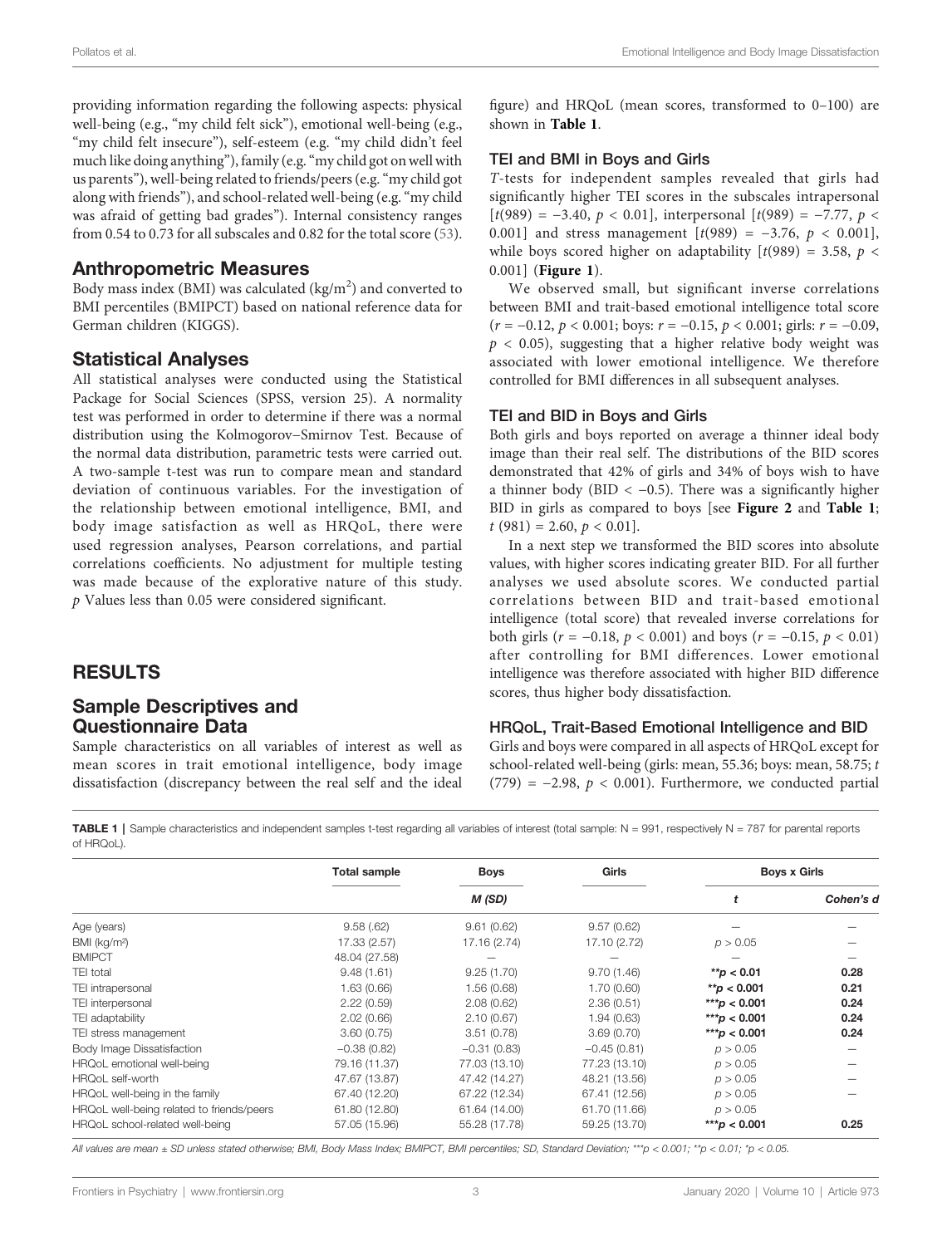<span id="page-3-0"></span>

correlations between HRQoL (total score) and emotional intelligence (total score) that revealed a positive relationship (KINDL<sub>total score</sub> = 0.13,  $p < 0.001$ ) after controlling for BMI differences. Lower emotional intelligence was associated with lower HRQoL (in all three HRQoL measures). To visualize these effects, we compared high and low emotional intelligence groups. As depicted in [Figure 3](#page-4-0), children with higher emotional intelligence had higher HRQoL [KINDLtotal: high EI: 65.8 vs. low EI: 64.0;  $t(777) = -2.77$ ,  $p < 0.01$ .

We finally carried out a multiple regression analysis (forward selection) to predict HRQoL measures (KINDL<sub>total score</sub>) from the four subscales of trait based emotional intelligence as well as from BID. HRQoL was explained by better stress management  $(T = 3.80, \beta = .12, p < 0.001)$ , better intrapersonal abilites  $(T = 1.12, p < 0.001)$ 2.70,  $\beta$  = .09,  $p < 0.01$ , and lower BID (T = 2.00,  $\beta$  = 0.06,  $p <$ 0.05);  $(F(5,985) = 7.81, p < 0.001, R = 0.19, R^2 = 0.04)$ .

# **DISCUSSION**

The present study aimed to elucidate the relationship between trait based emotional intelligence, body image disatisfaction as well as HRQoL in primary school children. In accordance with our hypotheses higher TEI was associated with lower BID in both girls and boys, and these effects remained significant after controlling for BMI. Moreover, HRQoL was predicted by highler levels of stress management, better intrapersonal abilites, as well as by lower BID. However, we did not observe any gender differences concerning HRQoL and its associations to TEI.

These findings are in accordance with prior research, in which it was demonstrated that different dimensions of TEI, but also EI, were closely connected to subjective psychological and physical

well-being ([27](#page-5-0), [34,](#page-5-0) [35](#page-5-0)). Likewise, this interaction between EI and body image was indicated in several studies among young athletes, as well as young adults [\(54](#page-6-0)–[56](#page-6-0)), but up to now there was no direct evidence among children. Additionally, the observed inverse correlation between TEI and weight status found in this study, is in accordance with prior research showing that obesity is related to disturbed emotion regulation processing among children [\(57](#page-6-0)–[59](#page-6-0)).

Taking these into consideration, the close link found between the dimensions of TEI, BID and BMI, ephasizes the need of improving such emotion abilities in schools, as in this way this could have a positive impact on children's overall HRQoL and well-being. This can be achieved by e.g. integrating, in early interventions, methods in learning how to improve intrapersonal and interpersonal abilities, as well as adaptability; as an effort of preventing both problematic eating attitudes (e.g. obesity) as well as the development of eating disorders in childhood.

There are limitations in our study referring to the fact that our data are the result of a correlational, cross-sectional design, where different causality directions cannot be ruled out. Therefore, longitudinal study designs are necessary to clarify the direction and causal chain of the observed interrelations. Furthermore, the observed correlations were rather small, reflecting the fact that other factors like e.g. emotional regulation abilities associated with TEI might also play a role. As a further shortcoming should be regarded the fact that we used the shortened version of the Bar-On Emotional Quotient Inventory (EQi)-Youth Version adapted by Koch and Pollatos ([50\)](#page-6-0) due to practical reasons including minimizing measurement's duration. Moreover, it has been demonstrated in prior research that the dimensional structure of the EQi- short form is not robust in young people [\(60](#page-6-0)). Additionally, the fact that we used parental reports [Parent's Questionnaire KINDL<sup>R</sup>; [\(52\)](#page-6-0)] in order to assess HRQoL should be considered as a further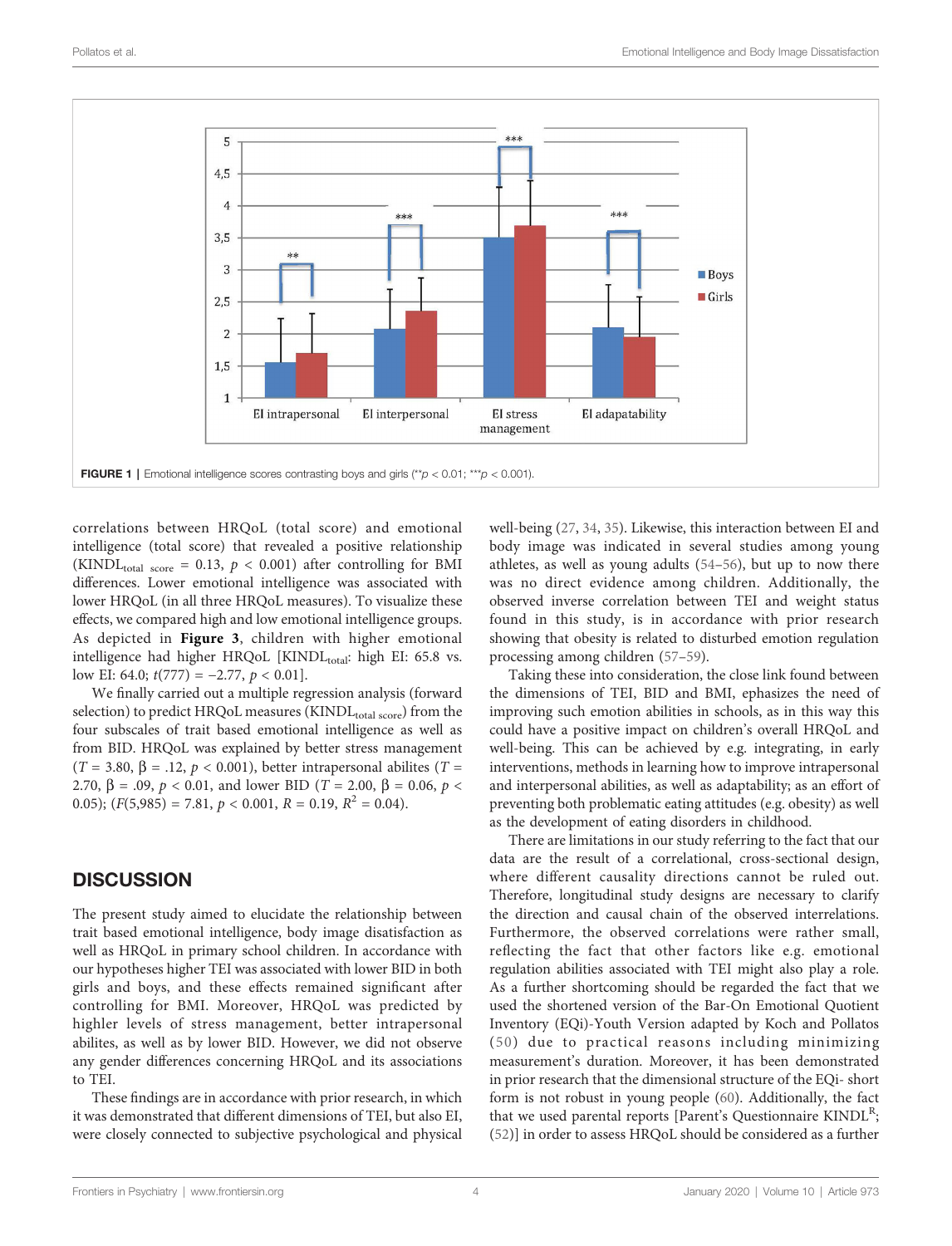<span id="page-4-0"></span>

shortcoming, which could have led to biased results. Lastly, BID was only assessed via the body silhouette chart ([51\)](#page-6-0) and not via a suitable self-report validated for children in this age group, like for example subscales of the Child Eating Disorder Examination Questionnaire [ChEDE-Q; ([61\)](#page-6-0)], that would have been more informative.

In view of these, future longitudinal studies should include further self-report questionnaires with a focus on emotional characteristics associated with both dimensions of emotional intelligence (trait based but also ability based) in children and their interaction to BID and overall well-being. It would be also important to examine in this way further variables, such as emotional intensity or emotional lability as well as other mediation and moderation effects [\(62](#page-6-0)). At the same time, data concerning proclivity to mental disorders (such as the SDQ—



Strengths and Difficulties Questionnaire) or general cognitive ability should be also taken into account.

To sum up, our study demonstrated for the first time that dimensions of TEI are associated with lower BID and better HRQoL in female and male primary school children. This is the first evidence that shows that already in middle childhood the development of emotional intelligence is related to body image perception. Therefore, more longitudinal studies are needed addressing the developmental pathways of BID not only in childhood but also in adolescence, by taking into consideration emotional intelligence and HRQoL.

# DATA AVAILABILITY STATEMENT

The datasets generated for this study are available on request to the corresponding author.

# ETHICS STATEMENT

The Ministry of Education, as well as Ulm University's ethics committee ([https://www.uni ulm.de/einrichtungen/](https://www.uni ulm.de/einrichtungen/ethikkommission-der-universitaet-ulm/) [ethikkommission-der-universitaet-ulm/](https://www.uni ulm.de/einrichtungen/ethikkommission-der-universitaet-ulm/)) had approved the study. Written informed consent to participate in this study was provided by the participants' legal guardian/next of kin.

# AUTHOR CONTRIBUTIONS

OP, SK, AS, EG, and JS participated in the design of the study. SK, AS, JD, and JS carried out the study. OP, EG, and JD performed the statistical analyses. OP and EG drafted the manuscript.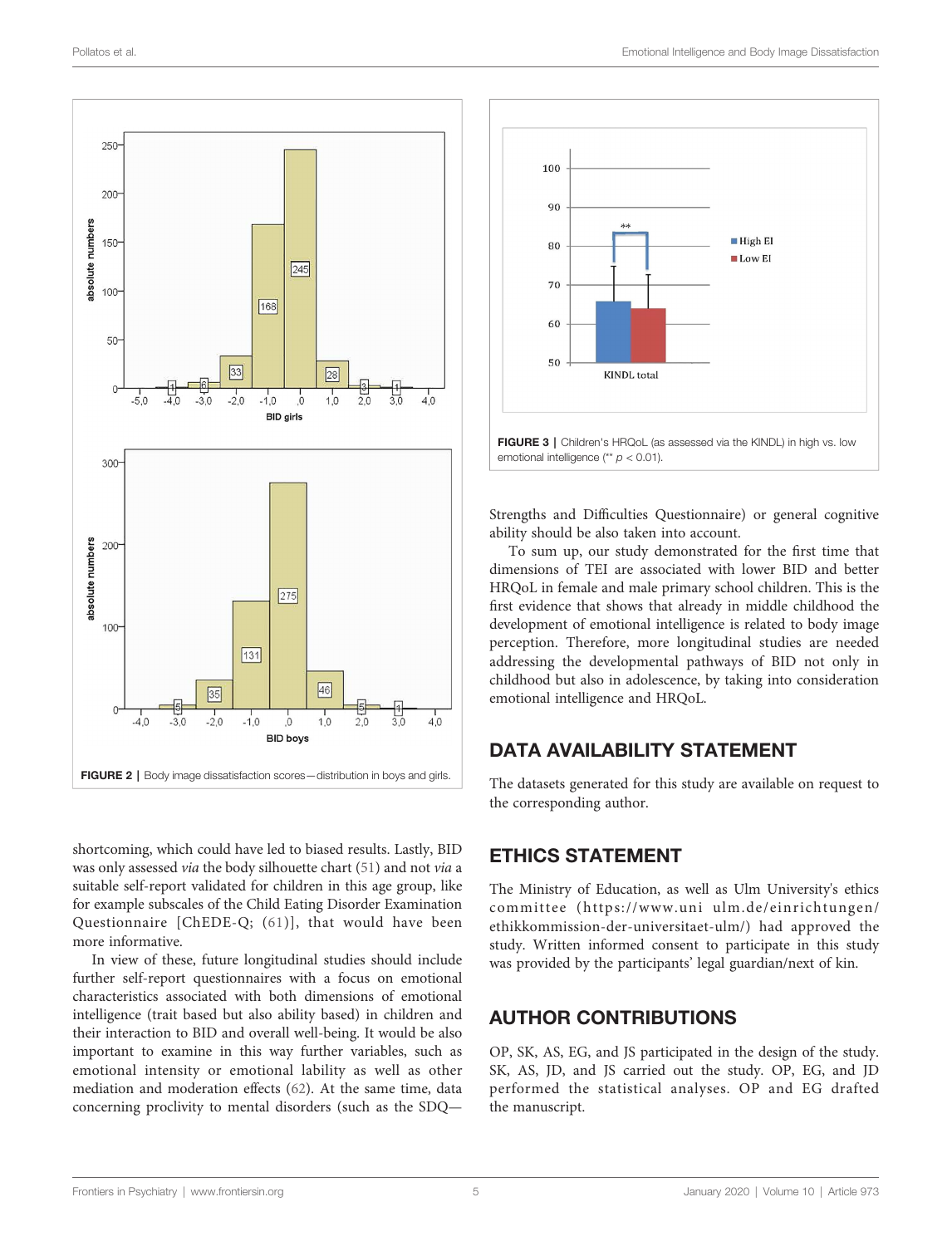# <span id="page-5-0"></span>FUNDING

The school-based health promotion program "Join the Healthy Boat" and its evaluation study were financed by the Baden-Württemberg Foundation, which had no influence on the content of this paper.

# **REFERENCES**

- 1. Goldschmidt AB, Aspen VP, Sinton MM, Tanofsky-Kraff M, Wilfley DE. Disordered eating attitudes and behaviors in overweight youth. Obesity (2008) 16:257–64. doi: [10.1038/oby.2007.48](https://doi.org/10.1038/oby.2007.48)
- 2. Dion J, Blackburn ME, Auclair J, Laberge L, Veillette S, Gaudreault M, et al. Development and aetiology of body dissatisfaction in adolescent boys and girls. Int J Adolesc Youth (2015) 20:151–66.
- 3. Machado PPP, Machado BC, Goncalves S, Hoek HW. The prevalence of eating disorders not otherwise specified. Int J Eating Disord (2007) 40:212–7.
- 4. Myers TA, Crowther JH. Social comparison as a predictor of body dissatisfaction: a meta-analytic review. J Abnormal Psychol (2009) 118:683–98.
- 5. Smolak L. Body image in children and adolescents: where do we go from here? Body Image (2004) 1:15–28.
- 6. Anschutz D, Engels R, Leeuwe JV, Strien J. Watching your weight? The relations between watching soaps and music television and body dissatisfaction and restrained eating in young girls. Psychol Health (2009) 24:1035–50.
- 7. Derenne J, Beresin E. Body image, media, and eating disordersgçöa 10-year update. Acad Psychiatry (2018) 42:129–34.
- 8. Dohnt HK, Tiggemann M. Body image concerns in young girls: the role of peers and media prior to adolescence. J Youth Adolesc (2006) 35:135–45.
- 9. Holland G, Tiggemann M. A systematic review of the impact of the use of social networking sites on body image and disordered eating outcomes. Body Image (2016) 17:100–10.
- 10. Mabe AG, Forney KJ, Keel PK. Do you "like" my photo? Facebook use maintains eating disorder risk. Int J Eating Disord (2014) 47:516–23. doi: [10.1002/eat.22254](https://doi.org/10.1002/eat.22254)
- 11. Simon H. Eating Disorders. University of Maryland MedicalCenter Press;: Baltimore,MD (2006).
- 12. Tatangelo GL, Ricciardelli LA. Children's body image and social comparisons with peers and the media. J Health Psychol (2015) 22:776–87. doi: [1359105315615409](https://doi.org/1359105315615409)
- 13. Zysberg L, Rubanov A. Emotional intelligence and emotional eating patterns: a new insight into the antecedents of eating disorders? J Nutr Educ Behav (2010) 42:345–8.
- 14. Gardner RM, Brown DL. Comparison of video distortion and figural drawing scale for measuring and predicting body image dissatisfaction and distortion. Pers Individ Dif (2010) 49:794–8.
- 15. Pruzinsky T. Enhancing quality of life in medical populations: a vision for body image assessment and rehabilitation as standards of care. Body Image (2004) 1:71–81. doi: [10.1016/S1740-1445\(03\)00010-X](https://doi.org/10.1016/S1740-1445(03)00010-X)
- 16. Thompson JK, Heinberg L, Altabe M, Tantleff-Dunn S. Exacting beauty: Theory, assessment, and treatment of body image disturbance. American Psychological Association: Washington, DC (1999).
- 17. Georgiou E. (2019). The multidimensional self and its interplay with emotion processing across the life span. Open Access Repositorium der Universität Ulm. Dissertation. doi: [10.18725/OPARU-17573.](https://doi.org/10.18725/OPARU-17573)
- 18. Bermudez JL, Marcel AJ, Eilan N. The body and the self. The MIT Press: Cambridge, MA, US (1995).
- 19. Tsakiris M, Jimenez AT, Costantini M. Just a heartbeat away from one's body: interoceptive sensitivity predicts malleability of body-representations. Proc R Soc B: Biol Sci (2011) 278:2470–247. doi: [10.1098/rspb.2010.2547](https://doi.org/10.1098/rspb.2010.2547)
- 20. Piran N. Embodied possibilities and disruptions: the emergence of the experience of embodiment construct from qualitative studies with girls and women. Body Image (2016) 18:43–60.
- 21. Nava E, Bolognini N, Turati C. The development of a cross-modal sense of body ownership. Psychol Sci (2017) 28:330–7.

# ACKNOWLEDGMENTS

The authors would like to thank all members of the program "Join the Healthy Boat" for their input, as well as all student assistants who were involved in the performance of measurements, and especially all teachers and families for their participation.

- 22. Marshall PJ. Embodiment and human development. Child Dev Perspect  $(2016)$  10:245-50.
- 23. Tsakiris M. The multisensory basis of the self: from body to identity to others. Q J Exp Psychol (2017) 70:597–609.
- 24. Mollborn S, Lawrence E. Family, peer, and school influences on childrens developing health lifestyles. J Health Soc Behav (2018) 59:133–50.
- 25. Frajo-Apor B, Hofer A. Ability-based emotional intelligence in schizophrenia. Curr Opin Psychiatry (2017) 30(3):197–200. doi: [10.1097/YCO.0000000](https://doi.org/10.1097/YCO.0000000000000323) [000000323](https://doi.org/10.1097/YCO.0000000000000323)
- 26. Mayer JD, Salovey P. What is emotional intelligence? In: Salovey P, Sluyter DJ, editors. Emotional development and emotional intelligence. Educational Implications New York: Basic Books, a Division of Harper Collins Publisher (1997). p. 3–31.
- 27. Cejudo J, Rodrigo-Ruiz D, López-Delgado ML, Losada L. Emotional intelligence and its relationship with levels of social anxiety and stress in adolescents. Int. J. Environ. Res. Public Health. (2018) 15:1073. doi: [10.3390/](https://doi.org/10.3390/ijerph15061073) [ijerph15061073](https://doi.org/10.3390/ijerph15061073)
- 28. Petrides KV, Furnham A. Trait emotional intelligence: psychometric investigation with reference to established trait taxonomies. Eur J Pers (2001) 15:425–48. doi: [10.1002/per.416](https://doi.org/10.1002/per.416)
- 29. Petrides KV, Mikolajczak M, Mavroveli S, Sanchez-Ruiz M-J, Furnham A, Pérez-González J-C. Developments in trait emotional intelligence research. Emot Rev (2016) 8:335–41.
- 30. Barchard KA, Brackett MA, Mestre JM. Taking stock and moving forward: 25 years of emotional intelligence research. Emot Rev (2016) 8:313–20.
- 31. Akerjordet K, Severinsson E. Emotional intelligence: a review of the literature with specific focus on empirical and epistemological perspectives. J Clin Nurs (2007) 16:1405–16.
- 32. Austin EJ, Saklofske DH, Egan V. Personality, well-being and health correlates of trait emotional intelligence. Pers Individ Dif (2005) 38:547–58.
- 33. Taylor GJ, Parker JD, Bagby RM. Emotional intelligence and the emotional brain: points of convergence and implications for psychoanalysis. Psychodynamic Psychiatry (1999) 27:339.
- 34. Slaski M, Cartwright S. Health, performance and emotional intelligence: an exploratory study of retail managers. Stress Health (2002) 18:63–8.
- 35. Tsaousis I, Nikolaou I. Exploring the relationship of emotional intelligence with physical and psychological health functioning. Stress Health (2005) 21:77–86.
- 36. Cuesta-Zamora C, González-Martí I, García-López LM. The role of trait emotional intelligence in body dissatisfaction and eating disorder symptoms in preadolescents and adolescents. Pers Individ Dif (2018) 126:1–6. doi: [10.1016/j.paid.2017.12.021](https://doi.org/10.1016/j.paid.2017.12.021)
- 37. Hays RD, Reeve BB. Measurement and modeling of health-related quality of life. In: Killewo J, Heggenhougen HK, Quah SR, editors. Epidemiology and demography in public health. Academic Press;: San Diego (2010). p. 195–205.
- 38. Karimi M, Brazier J. Health, health-related quality of life, and quality of life: what is the difference? Pharmaco Economics (2016) 34:645–9. doi: [10.1007/](https://doi.org/10.1007/s40273-016-0389-9) [s40273-016-0389-9](https://doi.org/10.1007/s40273-016-0389-9)
- 39. Farhat T, Iannotti RJ, Summersett-Ringgold F. Weight, Weight Perceptions, and Health-Related Quality of Life Among a National Sample of US Girls. J Dev Behav Pediatr (2015) 36(5):313–23. doi: [10.1097/DBP.000000000](https://doi.org/10.1097/DBP.0000000000000172) [0000172](https://doi.org/10.1097/DBP.0000000000000172)
- 40. Bray N, Noyes J, Harris N, Edwards RT. Measuring the health-related quality of life of children with impaired mobility: examining correlation and agreement between children and parent proxies. BMC Res Notes (2017) 10:377.
- 41. Fardell JE, Vetsch J, Trahair T, Mateos MK, Grootenhuis MA, Touyz LM, et al. Health-related quality of life of children on treatment for acute